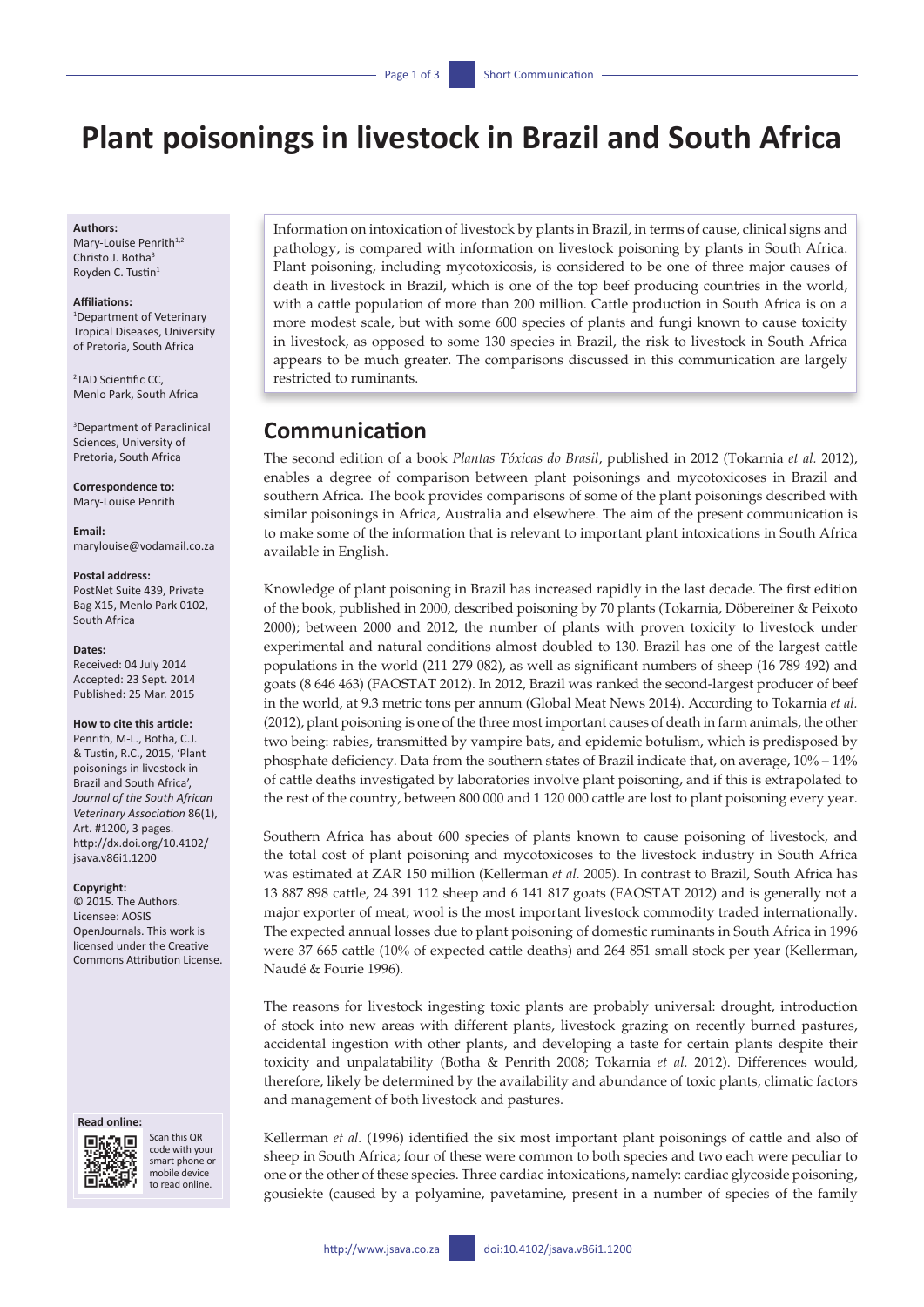Rubiaceae) and gifblaar (caused by *Dichapetalum cymosum*, which contains monofluoroacetate) were important in cattle; the first two also affect sheep. Cardiac glycoside-containing plants occur worldwide but significant livestock poisoning has only been reported in southern Africa and, to a much lesser extent, in Australia (Kellerman *et al.* 2005). In Brazil, the only species containing cardiac glycosides listed by Tokarnia *et al.* (2012) is *Nerium oleander*, an ornamental plant of Eurasian origin that is cultivated worldwide. One of the genera of plants incriminated in acute cardiac poisoning in Brazil belongs to the family Rubiaceae, but the toxic principle of one of the species, *Palicourea marcgravii*, has been demonstrated to be monofluoroacetate. This toxin is suspected to be the cause of all acute cardiac plant poisonings in Brazil (Tokarnia *et al.* 2012). Gousiekte in South Africa manifests as acute death, but at necropsy, the heart has characteristic lesions of chronic necrosis and replacement fibrosis, with sudden death provoked by exertion occurring some weeks after initial ingestion of the plant (Prozesky *et al.* 2005). In Brazil, species of *Tetrapterys* (Malpighiaceae) as well as *Ateleia glazoviana* (Fabaceae) may cause sudden death, with chronic heart lesions revealed at necropsy, like gousiekte, but more often the animals develop signs of congestive heart failure before death occurs. Two other syndromes, one involving abortions and the other involving neurological signs including lethargy are associated with poisoning by *A. glazoviana* (Tokarnia *et al.* 2012).

Seneciosis, diplodiosis (caused by the fungus *Stenocarpella maydis*) and poisoning, due to ingestion of *Lantana* spp., occur in both South Africa and Brazil. The intoxications present with the same clinical picture as in South Africa. While seneciosis is well known in Brazil, particularly in the southern states, and appears to show the same pattern as in South Africa, with cattle more often affected than small stock, *Lantana* poisoning appears to be less frequent, and only a single outbreak of diplodiosis has been recorded in Brazil (Tokarnia *et al.* 2012). The other two intoxications of considerable importance to sheep in South Africa are vermeersiekte, caused by *Geigeria* spp., which does not appear to occur in Brazil, and geeldikkop/dikoor caused by *Tribulus terrestris* and *Panicum* spp., respectively (Kellerman *et al.* 2005). The former does not occur in Brazil, and the latter is caused by *Panicum dichotomiflorum* and *Brachiaria decumbens*, a different grass species, in Brazil (Tokarnia *et al.* 2012).

The clinical signs of facial eczema (caused by the fungus *Pithomyces chartarum*) and geeldikkop are due to bile duct occlusion. In facial eczema, inflammatory bile duct occlusion is caused by sporidesmin. In geeldikkop the bile duct obstruction is due to accumulation of birefringent crystals that are produced as a result of steroidal saponins in the plants themselves (Kellerman *et al.* 2005). Although *P. chartarum* is a cosmopolitan saprophyte that has been reported to cause facial eczema in South Africa and some South American countries, following its first description in New Zealand, it has not been diagnosed in Brazil (Tokarnia *et al.* 2012). A poisoning that occurred on *B. decumbens*  pastures in Brazil was initially thought to be due to *P. chartarum*; however, investigation revealed that the lesions were caused by birefringent crystals similar to those that typify saponin-induced poisoning by *T. terrestris* and *Panicum* spp., and saponins and sapogenins were subsequently isolated from *B. decumbens* (Tokarnia *et al.* 2012)*. Panicum* intoxication has only been reported in sheep in Brazil (Tokarnia *et al*. 2012), as is the case in South Africa (Kellerman *et al.* 2005).

Other plant poisonings and mycotoxicoses that Brazil and South Africa have in common include those caused by cosmopolitan plants and fungi such as syringa (*Melia azedarach*), castor oil beans (*Ricinus communis*), *Cestrum* spp., *Xanthium* spp., *Amaranthus* spp., *Solanum* spp., *Equisetum* spp., *Pteridium aquilinum* (bracken fern), *Leucaena leucocephala*, *Allium* spp., *Crotalaria* spp., *Vicia villosa, Aspergillus flavus*, *Aspergillus clavatus, Claviceps purpurea, Claviceps paspali* and *Fusarium* spp.

Lysosomal storage diseases that cause neurological disorders and pathology of the central nervous system have been described in both Brazil and southern Africa (Kellerman *et al.* 2005; Tokarnia *et al.* 2012). A disease in South Africa known as 'maldronksiekte' is caused by *Solanum tettense* var. *renschii* (formerly *Solanum kwebense*) and is strongly suspected to be a glycoprotein storage disease based on the histopathological lesions (Kellerman *et al.* 2005). In Brazil, several species of *Ipomoea* and *Turbina cordata* (Convolvulaceae) as well as *Sida carpinifolia* (Malvaceae) are responsible for glycoprotein storage disease (Tokarnia *et al.* 2012); one species, *Ipomoea carnea*, has also been reported to cause glycoprotein storage disease in goats in Mozambique (De Balogh *et al.* 1997). In Brazil, *Solanum fastigiatum* var. *fastigiatum* causes neurolipidosis, with clinical signs similar to those produced by *S. tettense* var. *renschii* in South Africa (Tokarnia *et al.* 2012).

Another peculiar neurotoxicity that has been described in both countries is *Prosopis* poisoning. Cattle and goats are poisoned when large quantities of the pods of the highly invasive *Prosopis glandulosa*, also known as mesquite or Suidwesdoring, are ingested. It should be noted that Tokarnia *et al.* (2000, 2012) referred to the plant as *Prosopis juliflora*, a synonym of *P. glandulosa* (Nkonki 2003). Clinically, the animals exhibit excessive rumination, resulting in a greenish staining of the lips, continuous chewing and drooling of saliva. The pathophysiology is ascribed to neuronal vacuolation of the trigeminal nuclei causing denervation atrophy of the masseter and other muscles of mastication (Kellerman *et al.* 2005; Tokarnia *et al.* 2012).

Systemic calcinosis as a result of plant poisoning has not been described in South Africa, but is associated with two plants in Brazil: *Solanum malacoxylon* and *Nierembergia veitchii* (Tokarnia *et al.* 2012).

An interesting poisoning that is reported by Tokarnia *et al.* (2012) is a systemic granulomatous syndrome in dairy